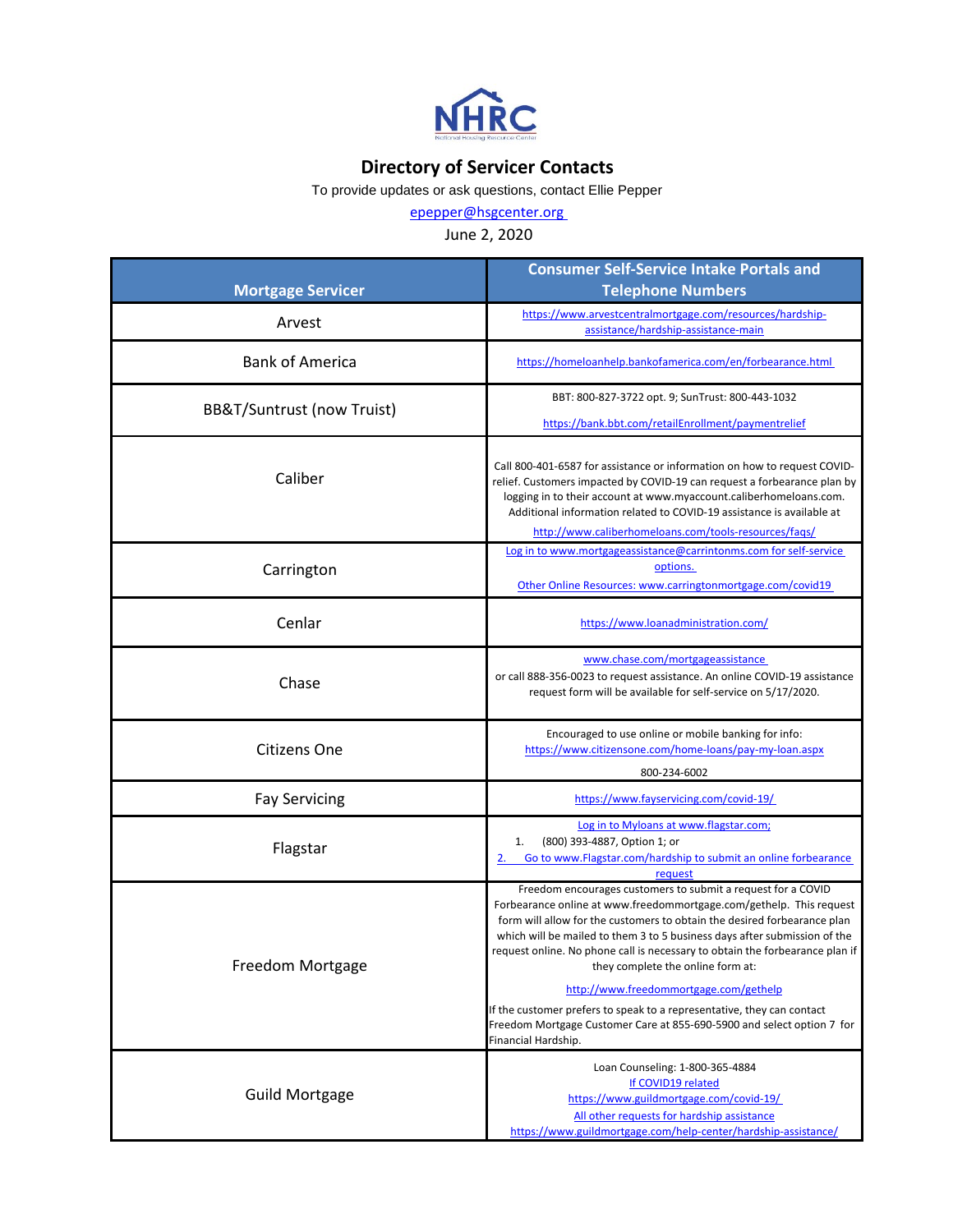| Lakeview Loan Servicing/Bayview | 1-800-457-5105<br>https://bayviewloanservicingcares.com/coronavirus-update/                                                                                                                                                                                                                                                                                                                                                                                                                                                                                                                                                                                                                                                                                                                                                                                                                                                                                                    |
|---------------------------------|--------------------------------------------------------------------------------------------------------------------------------------------------------------------------------------------------------------------------------------------------------------------------------------------------------------------------------------------------------------------------------------------------------------------------------------------------------------------------------------------------------------------------------------------------------------------------------------------------------------------------------------------------------------------------------------------------------------------------------------------------------------------------------------------------------------------------------------------------------------------------------------------------------------------------------------------------------------------------------|
| LoanCare                        | Log in to www.MyLoanCare.com to request an assistance, and click on the<br>large red white button labeled "Financially Impacted by COVID-19? Click<br>here for relief".<br>Borrower may also call 800-909-9525<br>1. Select option 1 for English<br>2. Listen to explanation of a forbearance and select Option 1 at the end of the message<br>3. Enter the loan number and last 4 of SSN OR full SSN and property zip code<br>4. Press 1 to confirm you are requesting temporary financial assistance<br>5. Press 1 to confirm you understand all monies are due in full at the end of the forbearance.<br>Starting on or about 4/13/2020: press 1 for a plan shorter or longer than 3 months or hold to<br>accept 3 month plan<br>1. If 1 pressed, confirm length by entering 1-6 on keypad (1 month to 6 months)<br>2. Confirm length requested by pressing #<br>g. Route to request submitted message with option to speak to an agent for any further servicing<br>needs. |
| LoanDepot                       | http://start.loandepot.com/assets/int-<br>email/disaster/COVID19ServicingCommunicationv6.0.pdf                                                                                                                                                                                                                                                                                                                                                                                                                                                                                                                                                                                                                                                                                                                                                                                                                                                                                 |
| M&T Bank                        | www.mtb.com/help-center/be-informed/coronavirus/hardship-relief-form                                                                                                                                                                                                                                                                                                                                                                                                                                                                                                                                                                                                                                                                                                                                                                                                                                                                                                           |
| MidFirst                        | 1. Customers impacted by COVID-19 are encouraged to log in to<br>www.MyMidlandMortgage.com to request assistance.<br>2. By phone, customers should call 800-552-3000, sign in with their loan<br>number or social, and then select option 4 to speak to a team member.                                                                                                                                                                                                                                                                                                                                                                                                                                                                                                                                                                                                                                                                                                         |
| Mr. Cooper(fka Nationstar)      | Customers may submit a "Pandemic Forbearance Plan" request form by<br>logging in to their account online or via their mobile device. This is the<br>fastest way to receive assistance.<br>Portal: Pandemic Forbearance Plan<br><b>Resource Center:</b><br>Coronavirus Disease COVID-19 Update<br><b>Customer Service:</b><br>888.480.2432<br>Hours::<br>Monday - Thursday: 7am-8pm CST<br>Friday:<br>7am-7pm CST<br>Saturday:<br>8am-12pm CST<br>Sunday:<br>Closed                                                                                                                                                                                                                                                                                                                                                                                                                                                                                                             |
| <b>New Residential</b>          | group nrm investor communications@fortress.com                                                                                                                                                                                                                                                                                                                                                                                                                                                                                                                                                                                                                                                                                                                                                                                                                                                                                                                                 |
| <b>NewRez</b>                   | Sign in to New Rez account:<br>https://myloan.newrez.com/<br>866-317-2347 (Customer Service)                                                                                                                                                                                                                                                                                                                                                                                                                                                                                                                                                                                                                                                                                                                                                                                                                                                                                   |
| Ocwen/PHH                       | https://www.mortgagequestions.com/coronavirus                                                                                                                                                                                                                                                                                                                                                                                                                                                                                                                                                                                                                                                                                                                                                                                                                                                                                                                                  |
| PennyMac (PNMAC)                | Go to www.pennymacusa.com to access an enrollment for COVID-19<br>assistance.                                                                                                                                                                                                                                                                                                                                                                                                                                                                                                                                                                                                                                                                                                                                                                                                                                                                                                  |
| <b>PNC</b>                      | https://www.pnc.com/en/customer-service/hardship-request.html<br>800-523-8654<br>(Home retention)                                                                                                                                                                                                                                                                                                                                                                                                                                                                                                                                                                                                                                                                                                                                                                                                                                                                              |
| Quicken                         | Customers can log in to their account at<br>www.rocketmortgage.com<br>Once logged in there is a banner that directs customers impacted by COVID-<br>19 to apply for assistance. They are walked through a few questions to get<br>them into the Covid-19 Forbearance. This site also offers information about<br>the program and some expectations coming out of the forbearance.                                                                                                                                                                                                                                                                                                                                                                                                                                                                                                                                                                                              |
| Selene                          | http://www.selenefinance.com/CustomerAssistance.aspx?                                                                                                                                                                                                                                                                                                                                                                                                                                                                                                                                                                                                                                                                                                                                                                                                                                                                                                                          |